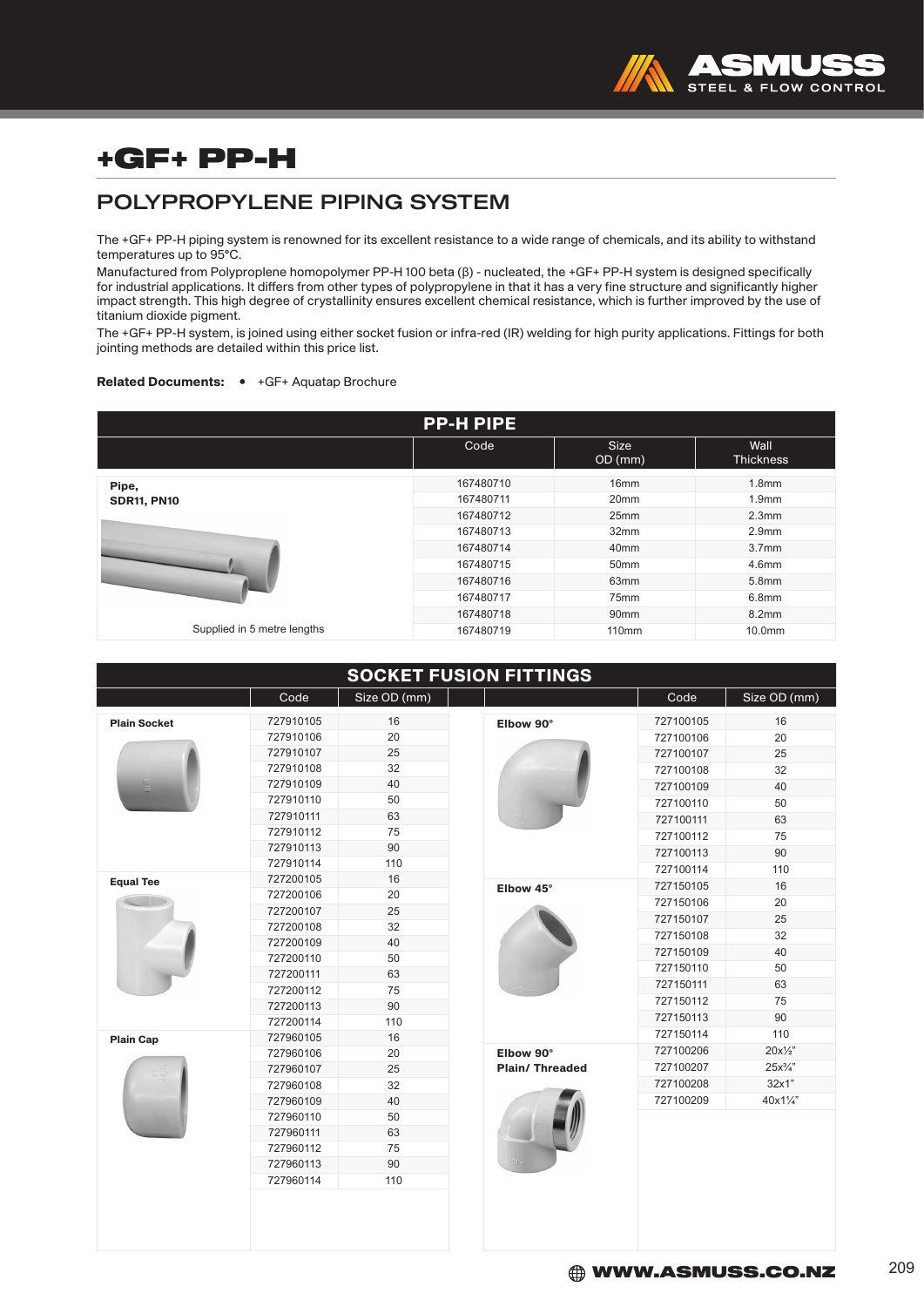# THE SMARTER CHOICE.

## +GF+ PP-H

#### POLYPROPYLENE PIPING SYSTEM

| <b>SOCKET FUSION FITTINGS</b> |           |                  |                                           |           |                    |
|-------------------------------|-----------|------------------|-------------------------------------------|-----------|--------------------|
|                               | Code      | Size OD (mm)     |                                           | Code      | Size OD (mm)       |
| <b>Reducing Bush</b>          | 727910334 | 20x16            | <b>Adaptor Nipple</b>                     | 727910505 | $16x\frac{3}{8}$   |
|                               | 727910337 | 25x20            | Plain/Threaded                            | 727910506 | $20x\frac{1}{2}$   |
|                               | 727910342 | 32x20            |                                           | 727910507 | $25x\frac{3}{4}$   |
|                               | 727910341 | 32x25            |                                           | 727910508 | 32x1"              |
|                               | 727910347 | 40x25            |                                           | 727910509 | 40x11/4"           |
|                               | 727910346 | 40x32            |                                           | 727910510 | 50x11/2"           |
|                               | 727910355 | 50x20            |                                           | 727910511 | 63x2"              |
|                               | 727910354 | 50x25            |                                           |           |                    |
|                               | 727910353 | 50x32            | <b>BSP Thread</b>                         |           |                    |
|                               | 727910352 | 50x40            |                                           |           |                    |
|                               | 727910361 | 63x25            | <b>Stub Flange</b>                        | 727790206 | 20                 |
|                               | 727910360 | 63x32            |                                           | 727790207 | 25                 |
|                               | 727910359 | 63x40            |                                           | 727790208 | 32                 |
|                               | 727910358 | 63x50            |                                           | 727790209 | 40                 |
|                               | 727910364 | 75x63            |                                           | 727790210 | 50                 |
|                               | 727910371 | 90x63            |                                           | 727790211 | 63                 |
|                               | 727910370 | 90x75            |                                           | 727790212 | 75                 |
|                               | 727910376 | 110x90           |                                           | 727790213 | 90                 |
| <b>Socket Union</b>           | 727510155 | 16               |                                           | 727790214 | 110                |
| <b>EPDM</b>                   | 727510156 | 20               |                                           |           |                    |
|                               | 727510157 | 25               |                                           |           |                    |
|                               | 727510158 | 32               |                                           |           |                    |
|                               | 727510159 | 40               | <b>Adaptor Socket</b>                     | 727910205 | $20x\frac{3}{8}$ " |
|                               | 727510160 | 50               | <b>Plain/Threaded</b>                     | 727910206 | $20x\frac{1}{2}$   |
|                               | 727510161 | 63               |                                           | 727910207 | $25x\frac{3}{4}$   |
|                               | 727510162 | 75               |                                           | 727910208 | 32x1"              |
|                               | 727510163 | 90               |                                           | 727910209 | 40x11/4"           |
|                               | 727510164 | 110              |                                           | 727910210 | 50x11/2"           |
|                               |           |                  |                                           | 727910211 | 63x2"              |
|                               |           |                  |                                           |           |                    |
| <b>Socket Union</b>           | 727520155 | 16               |                                           |           |                    |
| <b>FPM</b>                    | 727520156 | 20               | <b>BSP Thread</b>                         |           |                    |
|                               | 727520157 | 25               |                                           |           | $20x\frac{1}{2}$   |
|                               | 727520158 | 32               | <b>Equal Tee</b>                          | 727200206 |                    |
|                               | 727520159 | 40               | <b>Threaded Branch</b>                    | 727200207 | $25x\frac{3}{4}$   |
|                               | 727520160 | 50               |                                           | 727200208 | 32x1"              |
|                               | 727520161 | 63               |                                           | 727200209 | 40x11/4"           |
|                               | 727520162 | 75               |                                           |           |                    |
|                               | 727520163 | 90               |                                           |           |                    |
|                               | 727520164 | 110              |                                           |           |                    |
|                               |           |                  |                                           |           |                    |
|                               |           |                  |                                           |           |                    |
|                               |           |                  | <b>BSP Thread</b>                         | 727960406 | 20                 |
| <b>Reducing Bush</b>          | 727910433 | 20x''            | <b>Hosetail S/F</b><br><b>Spigot-Barb</b> | 727960407 | 25                 |
| <b>Plain/Threaded</b>         | 727910434 | $20x\frac{3}{8}$ |                                           | 727960408 | 32                 |
|                               | 727910437 | $25x\frac{1}{2}$ |                                           | 727960409 | 40                 |
|                               | 727910441 | $32x\frac{3}{4}$ |                                           | 727960410 | 50                 |
|                               | 727910446 | 40x1"            |                                           |           | 63                 |
|                               | 727910452 | 50x11/4"         |                                           | 727960411 |                    |
|                               |           |                  |                                           |           |                    |
|                               |           |                  |                                           |           |                    |
|                               |           |                  |                                           |           |                    |
|                               |           |                  |                                           |           |                    |
| <b>BSP Thread</b>             |           |                  |                                           |           |                    |
|                               |           |                  |                                           |           |                    |
|                               |           |                  |                                           |           |                    |
|                               |           |                  |                                           |           |                    |
|                               |           |                  |                                           |           |                    |